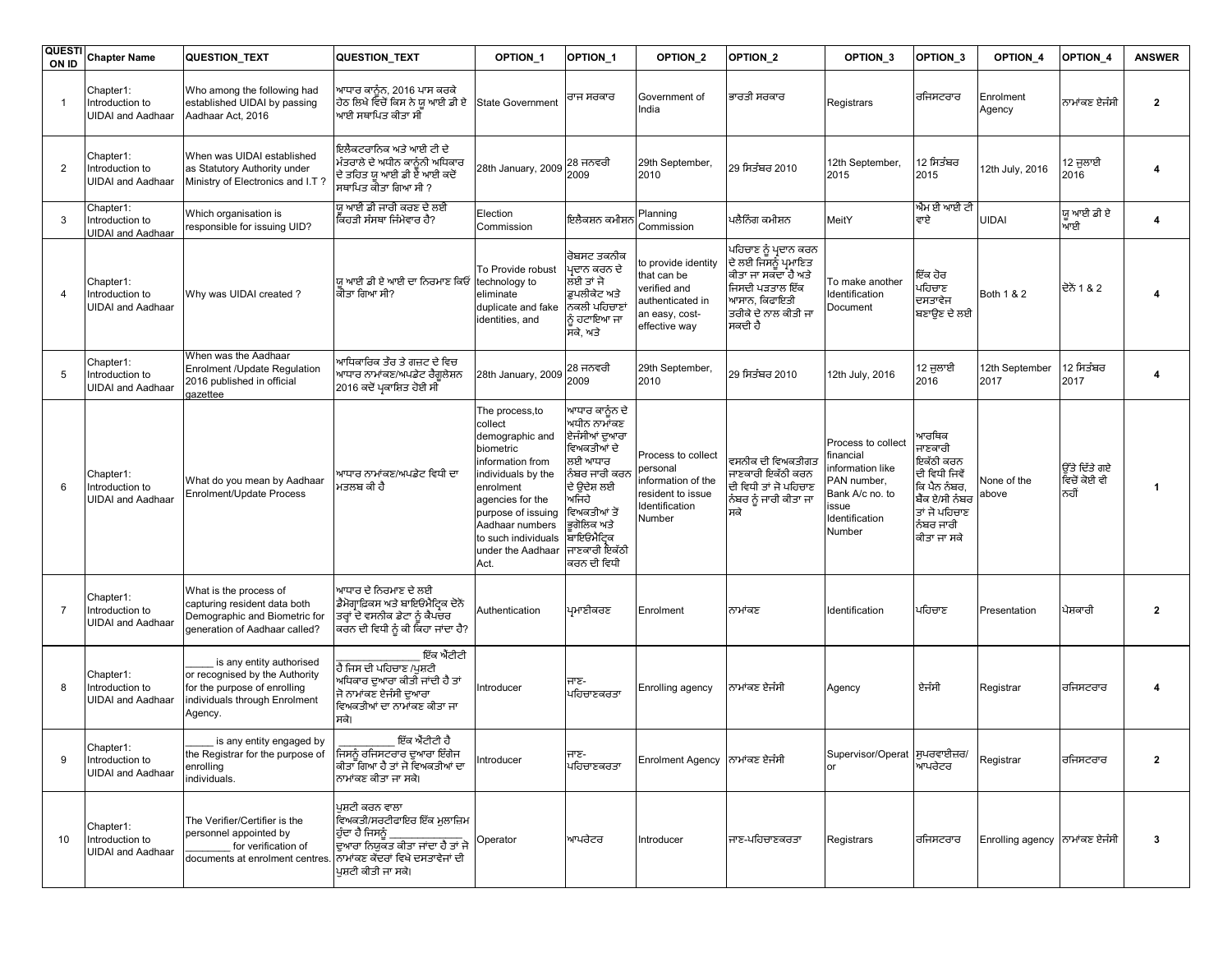| <b>QUESTI</b><br>ON ID | <b>Chapter Name</b>                                      | QUESTION_TEXT                                                                                                                                      | QUESTION_TEXT                                                                                                                                                                                               | OPTION <sub>1</sub>     | OPTION_1           | OPTION <sub>2</sub>                                                                                                                                                                                                                                           | OPTION_2                                                                                                                                                                                                         | OPTION <sub>3</sub>                    | OPTION <sub>3</sub>                | OPTION_4             | OPTION_4                              | <b>ANSWER</b>           |
|------------------------|----------------------------------------------------------|----------------------------------------------------------------------------------------------------------------------------------------------------|-------------------------------------------------------------------------------------------------------------------------------------------------------------------------------------------------------------|-------------------------|--------------------|---------------------------------------------------------------------------------------------------------------------------------------------------------------------------------------------------------------------------------------------------------------|------------------------------------------------------------------------------------------------------------------------------------------------------------------------------------------------------------------|----------------------------------------|------------------------------------|----------------------|---------------------------------------|-------------------------|
| 11                     | Chapter1:<br>Introduction to<br><b>UIDAI</b> and Aadhaar | is the place where<br>the Aadhaar Enrolment/Update<br>s conducted by Certified<br>Operator/Supervisor                                              | ਇੱਕ ਸਥਾਨ ਹੈ ਜਿਥੇ<br>ਅਧਾਰ ਨਾਮਾਂਕਣ/ਅਪਡੇਟ ਪਮਾਣਿਤ<br>ਆਪਰੇਟਰ/ਸੁਪਰਵਾਈਜ਼ਰ ਦੁਆਰਾ<br>ਜਾਰੀ ਕੀਤੀ ਜਾਂਦੀ ਹੈ।                                                                                                             | <b>Enrolment Center</b> | ਨਾਮਾਂਕਣ ਕੇਂਦਰ      | Exam Center                                                                                                                                                                                                                                                   | ਪਰੀਖਿਆ ਕੇਂਦਰ                                                                                                                                                                                                     | Hospital                               | ਹਸਪਤਾਲ                             | School               | ਸਕੂਲ                                  | $\mathbf{1}$            |
| 12                     | Chapter1:<br>Introduction to<br><b>UIDAI</b> and Aadhaar | is a certified<br>personnel employed by<br>Enrolment Agencies to execute<br>the process of enrolment<br>update at the enrolment centers            | _ਇੱਕ ਪ੍ਰਮਾਣਿਤ<br>ਮੁਲਾਜ਼ਿਮ ਹੈ ਜਿਸਨੂੰ ਨਾਮਾਂਕਣ<br>,<br>ਏਜੰਸੀਆਂ ਦੁਆਰਾ ਨਿਯੁਕਤ ਕੀਤਾ<br>ਜਾਂਦਾ ਹੈ ਤਾਂ ਜੋ ਨਾਮਾਂਕਣ ਕੇਂਦਰ ਵਿਖੇ<br>ਨਾਮਾਂਕਣ/ਅਪਡੇਟ ਦੀ ਵਿਧੀ ਕੀਤੀ ਜਾ<br>ਸਕੇ।                                                | Enrolment<br>Operator   | ਨਾਮਾਂਕਣ<br>ਆਪਰੇਟਰ  | Enrolment<br>Supervisor                                                                                                                                                                                                                                       | ਨਾਮਾਂਕਣ ਸੁਪਰਵਾਈਜ਼ਰ                                                                                                                                                                                               | Introducer                             | ਜਾਣ-<br> ਪਹਿਚਾਣਕਰਤਾ                | Both 1 & 2           | ਦੋਨੇਂ 1 & 2                           | $\overline{2}$          |
| 13                     | Chapter1:<br>Introduction to<br><b>UIDAI</b> and Aadhaar | Who among the following<br>ensures that only trained and<br>certified persons handle the<br>enrolment/update process?                              | ਦਿੱਤੇ ਗਏ ਵਿਚੋਂ ਕੈਣ ਇਹ ਸਨਿਸਚਿਤ<br>ਕਰਦਾ ਹੈ ਕਿ ਕੇਵਲ ਸਿੱਖਿਅਕ ਅਤੇ<br>ਪਮਾਇਤ ਵਿਅਕਤੀ ਹੀ<br>ਨਾਮਾਂਕਣ/ਅਪਡੇਟ ਵਿਧੀ ਦਾ ਪ੍ਰਬੰਧ ਕਰ<br>ਸਕਦੇ ਹਨ?                                                                              | UIDAI                   | ਯ ਆਈ ਡੀ ਏ<br>ਆਈ    | Operator                                                                                                                                                                                                                                                      | ਆਪਰੇਟਰ                                                                                                                                                                                                           | Supervisor                             | ਸੁਪਰਵਾਈਜ਼ਰ                         | Enrolment<br>Agency  | ਨਾਮਾਂਕਣ ਏਜੰਸੀ                         | $\boldsymbol{\Lambda}$  |
| 14                     | Chapter1:<br>Introduction to<br><b>UIDAI</b> and Aadhaar | is responsible<br>to conduct the Certification<br>exam for the role of<br>Operator/Supervisor                                                      | -<br>ਆਪਰੇਟਰ/ਸੁਪਰਵਾਈਜ਼ਰ ਦੀ ਭੂਮਿਕਾ<br>ਦੇ ਲਈ ਪ੍ਰਮਾਣੀਕਰਣ ਪਰੀਖਿਆ ਜਾਰੀ<br>ਕਰਣ ਦੇ ਲਈ ਜਿੰਮੇਵਾਰ ਹੁੰਦਾ ਹੈ।                                                                                                            | Introducer              | ਜਾਣ-<br>ਪਹਿਚਾਣਕਰਤਾ | <b>Enrolment Agency</b>                                                                                                                                                                                                                                       | ਨਾਮਾਂਕਣ ਏਜੰਸੀ                                                                                                                                                                                                    | Testing and<br>Certification<br>Agency | ਟੈਸਟਿੰਗ ਅਤੇ<br>ਪ੍ਰਮਾਣੀਕਰਣ<br>ਏਜੰਸੀ | Registrar            | ਰਜਿਸਟਰਾਰ                              | 3                       |
| 15                     | Chapter1:<br>Introduction to<br><b>UIDAI</b> and Aadhaar | is a person registered<br>with the Registrar and Authority<br>who confirms the identity of a<br>person who does not have any<br>valid POI and POA. | ਇੱਕ ਅਜਿਹਾ<br>ਵਿਅਕਤੀ ਹੈ ਜੋ ਰਜਿਸਟਰਾਰ ਅਤੇ<br>ਅਥਾਰਟੀ ਦੇ ਨਾਲ ਰਜਿਸਟਰਡ ਹੁੰਦਾ<br> ਹੈ ਜੋ ਇੱਕ ਅਜਿਹੇ ਵਿਅਕਤੀ ਦੀ<br>ਪਹਿਚਾਣ ਨੂੰ ਸੁਨਿਸਚਿਤ ਕਰਦਾ ਹੈ<br>ਜਿਸ ਕੋਲ ਇੱਕ ਵੈਲਿਡ ਪੀ ਓ ਆਈ<br>ਅਤੇ ਪੀ ਓ ਏ ਨਹੀਂ ਹੁੰਦਾ ਹੈ।                | Operator                | ਆਪਰੇਟਰ             | Introducer                                                                                                                                                                                                                                                    | ਜਾਣ-ਪਹਿਚਾਣਕਰਤਾ                                                                                                                                                                                                   | <b>Enrolling agency</b>                | ਨਾਮਾਂਕਣ ਏਜੰਸੀ Agency               |                      | ਏਜੰਸੀ                                 | $\overline{\mathbf{2}}$ |
| 16                     | Chapter1:<br>Introduction to<br><b>UIDAI</b> and Aadhaar | is a person registered<br>with the Registrar and Authority<br>who confirms the identity of a<br>person who does not have any<br>valid POI and POA. | ਇੱਕ ਅਜਿਹਾ<br><sub>.</sub><br>ਵਿਅਕਤੀ ਹੈ ਜੋ ਰਜਿਸਟਰਾਰ ਅਤੇ<br>ਅਥਾਰਟੀ ਦੇ ਨਾਲ ਰਜਿਸਟਰਡ ਹੁੰਦਾ<br>ਹੈ ਜੋ ਇੱਕ ਅਜਿਹੇ ਵਿਅਕਤੀ ਦੀ<br>ਪਹਿਚਾਣ ਨੂੰ ਸੁਨਿਸਚਿਤ ਕਰਦਾ ਹੈ<br>ਜਿਸ ਕੋਲ ਇੱਕ ਵੈਲਿਡ ਪੀ ਓ ਆਈ<br>ਅਤੇ ਪੀ ਓ ਏ ਨਹੀਂ ਹੁੰਦਾ ਹੈ। | Operator                | ਆਪਰੇਟਰ             | Introducer                                                                                                                                                                                                                                                    | ਜਾਣ-ਪਹਿਚਾਣਕਰਤਾ                                                                                                                                                                                                   | Enrolling agency                       | ਨਾਮਾਂਕਣ ਏਜੰਸੀ Agency               |                      | ਏਜੰਸੀ                                 | $\overline{\mathbf{2}}$ |
| 17                     | Chapter1:<br>Introduction to<br><b>UIDAI</b> and Aadhaar | Who are applicable to can get<br>the Aadhaar Enrolment/Update<br>done?                                                                             | ਆਧਾਰ ਨਾਮਾਂਕਣ/ਅਪਡੇਟ ਪਾਪਤ<br>ਕਿਰਣ ਦੇ ਲਈ ਕੋਣ ਕੋਣ ਯੋਗ ਹੈ?                                                                                                                                                       | Operator                | ਆਪਰੇਟਰ             | An individual who<br>has resided in<br>India for a period<br>or periods<br>amounting in all to<br>one hundred and<br>eighty-two days<br>(182) or more in<br>the twelve months<br>immediately<br>preceding the date<br>of application for<br>Aadhaar enrolment | ਆਧਾਰ ਨਾਮਾਂਕਣ ਦੇ ਲਈ<br>ਐਪਲੀਕੇਸ਼ਨ ਦੀ ਮਿਤੀ ਤੋਂ<br>ਤੁਰੰਤ ਪਹਿਲਾਂ ਇੱਕ<br>ਵਿਅਕਤੀ ਜੋ ਇੱਕ ਮਿਆਦ<br>ਜਾਂ ਮਿਆਦਾਂ ਦੇ ਲਈ<br>ਭਾਰਤ ਦੇ ਵਿਚ ਰਹਿੰਦਾ ਹੈ<br>ਜੋ ਤਕਰੀਬਨ ਇੱਕ ਸੌ<br>ਬਿਆਸੀ (182) ਜਾਂ<br>ਬਾਰਹ ਮਹੀਨਿਆਂ ਤੋਂ<br>ਜ਼ਿਆਦਾ ਹੁੰਦੇ ਹਨ | NRI                                    | ਐਨ ਆਰ ਆਈ                           | None of the<br>above | ਉੱਤੇ ਦਿੱਤੇ ਗਏ<br>ਵਿਚੋਂ ਕੋਈ ਵੀ<br>ਨਹੀਂ | $\overline{2}$          |
| 18                     | Chapter1:<br>Introduction to<br><b>UIDAI</b> and Aadhaar | <b>Enrolment Identification Number</b><br>(EID) is -digit number<br>allocated to residents at the<br>time of enrolment.                            | ਨਾਮਾਂਕਣ ਪਹਿਚਾਣ ਨੰਬਰ (ਈ ਆਈ<br>ਡੀ)<br>ਡਿਜੀਟ ਨੰਬਰ<br>ਹੈ ਜੋ ਨਾਮਾਂਕਣ ਦੇ ਸਮੇਂ ਤੇ ਵਸਨੀਕਾਂ ਨੂੰ  10<br>ਪਦਾਨ ਕੀਤਾ ਜਾਂਦਾ ਹੈ।                                                                                           |                         | 10                 | 12                                                                                                                                                                                                                                                            | 12                                                                                                                                                                                                               | 15                                     | 15                                 | 28                   | 28                                    | 4                       |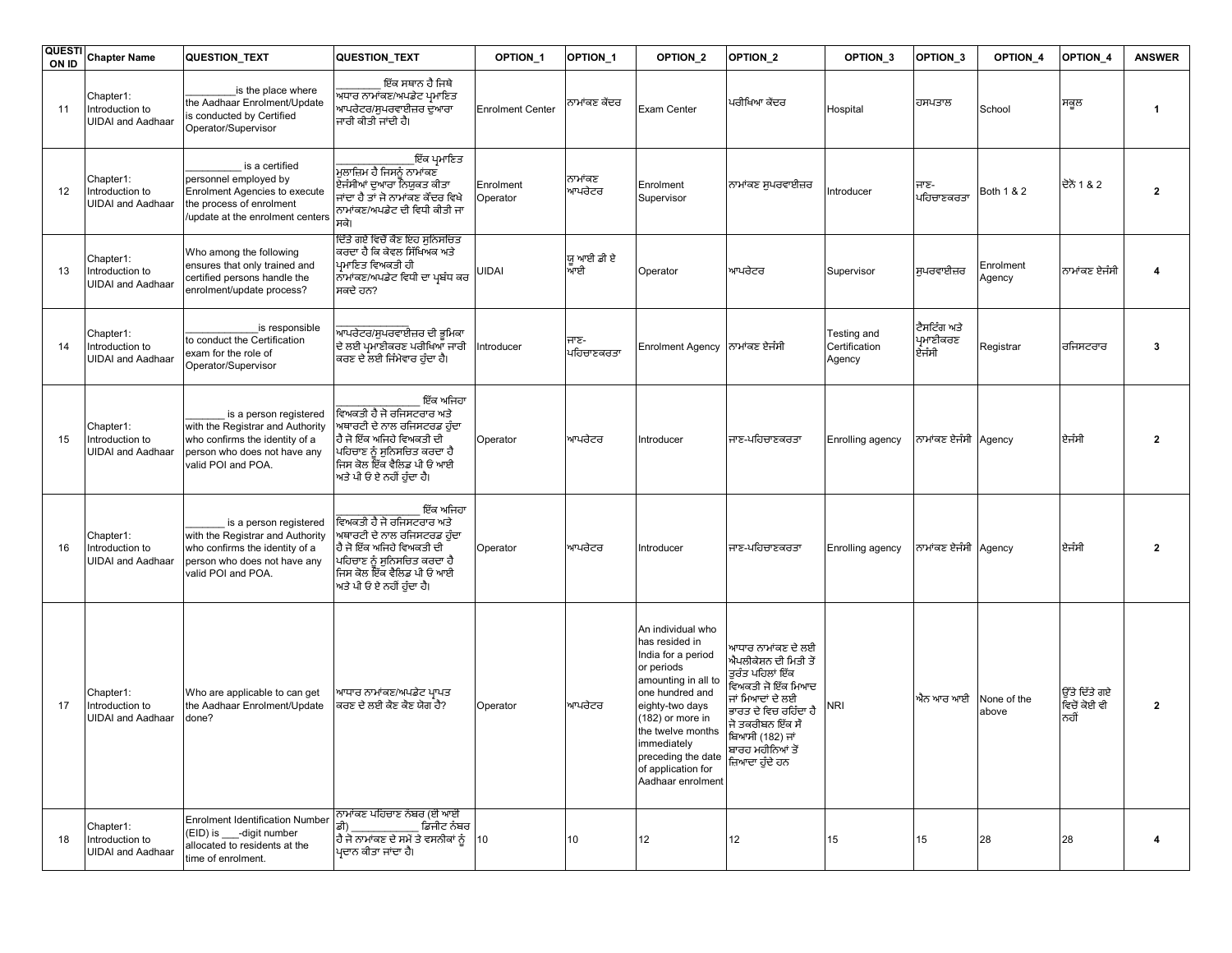| <b>QUESTI</b><br>ON ID | <b>Chapter Name</b>                                      | QUESTION_TEXT                                                                                                                                                                                                                  | QUESTION_TEXT                                                                                                                                                                                                          | OPTION <sub>1</sub>                                         | OPTION_1                                            | OPTION <sub>2</sub>                                                                                              | OPTION_2                                                                                                   | OPTION <sub>3</sub>                               | OPTION <sub>3</sub>                                               | OPTION_4                                                                                           | OPTION_4                                                                 | <b>ANSWER</b>           |
|------------------------|----------------------------------------------------------|--------------------------------------------------------------------------------------------------------------------------------------------------------------------------------------------------------------------------------|------------------------------------------------------------------------------------------------------------------------------------------------------------------------------------------------------------------------|-------------------------------------------------------------|-----------------------------------------------------|------------------------------------------------------------------------------------------------------------------|------------------------------------------------------------------------------------------------------------|---------------------------------------------------|-------------------------------------------------------------------|----------------------------------------------------------------------------------------------------|--------------------------------------------------------------------------|-------------------------|
| 19                     | Chapter1:<br>Introduction to<br><b>UIDAI</b> and Aadhaar | Resident is an individual who<br>has resided in India for a period<br>or periods amounting in all to<br>days or more in the twelve<br>months immediately preceding<br>the date of application for<br>Aadhaar Enrolment/Update. | ਵਸਨੀਕ ਇੱਕ ਵਿਅਕਤੀ ਹੱਦਾ ਹੈ ਜੋ<br>ਇੱਕ ਮਿਆਦ ਜਾਂ ਮਿਆਦਾਂ ਦੇ ਲਈ<br>ਭਾਰਤ ਦੇ ਵਿਚ ਰਹਿੰਦਾ ਹੈ ਜੋ ਆਧਾਰ<br>ਨਾਮਾਂਕਣ/ਅਪਡੇਟ ਦੇ ਲਈ<br>ਐਪਲੀਕੇਸ਼ਨ ਦੀ ਮਿਤੀ ਤੋਂ ਤੁਰੰਤ<br>ਪਹਿਲਾਂ ਬਾਰਹ ਮਹੀਨਿਆਂ ਦੇ ਵਿਚ ਕੁਲ<br>ਦਿਨ ਜਾਂ ਉਸ ਤੋਂ<br>ਜ਼ਿਆਦਾ ਹੰਦੇ ਹਨ। | 32                                                          | 32                                                  | 61                                                                                                               | 61                                                                                                         | 123                                               | 123                                                               | 182                                                                                                | 182                                                                      |                         |
| 20                     | Chapter1:<br>Introduction to<br><b>UIDAI</b> and Aadhaar | Which of the following contact<br>numbers can a resident call for<br>resolutions to their concerns or<br>grievances related to Aadhaar?                                                                                        | ਇਹਨਾਂ ਵਿਚੋਂ ਕਿਹੜੇ ਸੰਪਰਕ ਨੰਬਰਾਂ ਤੇ<br>ਇੱਕ ਵਸਨੀਕ ਹੱਲ ਦੇ ਲਈ ਫੋਨ ਕਰ<br>ਸਕਦਾ ਹੈ ਤਾਂ ਜੋ ਆਧਾਰ ਦੇ ਨਾਲ<br>ਸੰਬੰਧਿਤ ਆਪਣੀਆਂ ਚਿੰਤਾਵਾਂ ਜਾਂ<br>ਸ਼ਿਕਾਇਤਾਂ ਦੱਸ ਸਕੇ?                                                                     | 1947                                                        | 1947                                                | 2009                                                                                                             | 2009                                                                                                       | 140                                               | 140                                                               | 108                                                                                                | 108                                                                      | -1                      |
| 21                     | Chapter1:<br>Introduction to<br><b>UIDAI</b> and Aadhaar | Aadhaar is unique because                                                                                                                                                                                                      | ਆਧਾਰ ਵਿਲੱਖਣ ਹੈ ਕਿਓਂਕਿ                                                                                                                                                                                                  | No two residents<br>will have the same<br>Aadhaar<br>าumber | ਦੋ ਵਸਨੀਕਾਂ ਦਾ<br>ਸਮਾਨ ਆਧਾਰ<br>ਨੰਬਰ ਨਹੀਂ ਹੋ<br>ਸਕਦਾ  | A family can get a<br>unique recognized<br>ID                                                                    | ਇੱਕ ਪਰਿਵਾਰ ਨੂੰ ਇੱਕ<br>ਵਿਲੱਖਣ ਮਨਜ਼ਰ ਕੀਤੀ<br>ਗਈ ਆਈ ਡੀ ਮਿਲ<br>ਸਕਦੀ ਹੈ                                         | A person can<br>avail two Aadhaar<br>numbers      | ਇੱਕ ਵਿਅਕਤੀ<br>ਦੋ ਆਧਾਰ<br> ਨੰਬਰ ਪ੍ਰਾਪਤ<br>ਕਰ ਸਕਦਾ ਹੈ               | None of the<br>above                                                                               | ੳਤੇ ਦਿੱਤੇ ਗਏ<br>ਵਿਚੋਂ ਕੋਈ ਵੀ<br>ਨਹੀਂ                                     | $\mathbf{1}$            |
| 22                     | Chapter1:<br>Introduction to<br><b>UIDAI and Aadhaar</b> | Which of the following is NOT a<br>component of enrollment setup?                                                                                                                                                              | ਇਹਨਾਂ ਵਿਚੋਂ ਕਿਹੜਾ ਨਾਮਾਂਕਣ ਸੈੱਟ<br>ਅਪ ਦਾ ਭਾਗ ਨਹੀਂ ਹੈਂ?                                                                                                                                                                  | Computer                                                    | ਕੰਪਿਉਟਰ                                             | Biometric device                                                                                                 | ਬਾਇਓਮੈਟਿਕ ਡਿਵਾਇਸ                                                                                           | Bomb detector                                     | ਬੰਬ ਡਿਟੈਕਟਰ                                                       | Iris scanner                                                                                       | ਆਇਰਿਸ਼<br>ਸਕੈਨਰ                                                          | 3                       |
| 23                     | Chapter1:<br>Introduction to<br><b>UIDAI</b> and Aadhaar | Which of the given is true about<br>Aadhaar?                                                                                                                                                                                   | ਦਿੱਤੇ ਗਏ ਵਿਚੋਂ ਕਿਹੜਾ ਆਧਾਰ ਦੇ ਲਈ An individual can<br>ਸਹੀ ਹੈ?                                                                                                                                                           | obtain multiple<br>Aadhaar numbers                          | ਇੱਕ ਵਿਅਕਤੀ<br>ਬਹੁਤ ਸਾਰੇ<br>ਆਧਾਰ ਨੰਬਰ<br>ਪਾਪਤ ਕਰ ਸਕਦ | Aadhaar collects<br>financial<br>information of<br>residents                                                     | ਆਧਾਰ ਵਸਨੀਕਾਂ ਦੀ<br>ਆਰਥਿਕ ਜਾਣਕਾਰੀ ਨੂੰ<br>ਇਕੱਠਾ ਕਰਦਾ ਹੈ                                                      | Aadhaar can be<br>used as Proof of<br>Citizenship | ਆਧਾਰ ਦਾ<br>ਇਸਤੇਮਾਲ<br>ਨਾਗਰਿਕਤਾ ਦੇ<br>ਸਬੂਤ ਵਜੋਂ ਕੀਤਾ<br>ਜਾ ਸਕਦਾ ਹੈ | Aadhaar<br>enables<br>resident's<br>identification<br>subject to<br>successful<br>"Authentication" | ਆਧਾਰ ਸਫਲ<br>"ਪ੍ਰਮਾਣੀਕਰਨ"<br>ਦੇ ਤਹਿਤ<br>ਪਹਿਚਾਣ ਜਾਰੀ<br>ਕਰਦਾ ਹੈ            |                         |
| 24                     | Chapter1:<br>Introduction to<br><b>UIDAI and Aadhaar</b> | Aadhaar uses which of the<br>given to uniquely identify the<br>resident?                                                                                                                                                       | ਵਸਨੀਕ ਦੀ ਵਿਲੱਖਣ ਤੌਰ ਤੇ ਪਹਿਚਾਣ<br>ਕਰਣ ਦੇ ਲਈ ਦਿੱਤੇ ਗਏ ਵਿਚੋਂ ਕਿਸ ਦਾ<br>ਆਧਾਰ ਇਸਤੇਮਾਲ ਕਰਦਾ ਹੈ?                                                                                                                              | Vame and<br>Address of the<br>esident                       | ਵਸਨੀਕ ਦਾ ਨਾਮ<br>ਅਤੇ ਪਤਾ                             | Fingerprints                                                                                                     | ਓਂਗਲਾਂ ਦੇ ਨਿਸ਼ਾਨ                                                                                           | Iris                                              | ਆਇਰਿਸ਼                                                            | Both 2 & 3                                                                                         | ਦੋਨੋਂ 2 & 3                                                              | 4                       |
| 25                     | Chapter1:<br>Introduction to<br><b>UIDAI</b> and Aadhaar | Which of the given is true about<br>Aadhaar?                                                                                                                                                                                   | ਦਿੱਤੇ ਗਏ ਵਿਚੋਂ ਕਿਹੜਾ ਆਧਾਰ ਦੇ ਲਈ<br>ਸਹੀ ਹੈ?                                                                                                                                                                             | t is just another<br>card                                   | ਇਹ ਬਸ ਇੱਕ<br>ਦੂਜਾ ਕਾਰਡ ਹੈ                           | Will collect and<br>record<br>demographic and<br>biometric<br>information for<br>generation of<br>Aadhaar Number | ਆਧਾਰ ਨੰਬਰ ਦੇ ਨਿਰਮਾਣ<br>ਦੇ ਲਈ ਭਗੋਲਿਕ ਅਤੇ<br>.<br>ਬਾਇਓਮੈੱਟ੍ਰਿਕ ਜਾਣਕਾਰੀ<br>ਨੰ ਇਕੱਠਾ ਕਰੇਗਾ ਅਤੇ<br>ਰਿਕਾਰਡ ਕਰੇਗਾ | Aadhaar will<br>replace all other<br>IDs          | ਆਧਾਰ ਬਾਕੀ<br>ਸਾਰੀ ਆਈ ਡੀ<br>ਦੀ ਥਾਂ ਲਵੇਗਾ                           | Will collect<br>profiling<br>nformation,<br>such as caste,<br>religion,<br>language                | ਪਰੋਫਾਇਲਿੰਗ<br>ਜਾਣਕਾਰੀ<br>ਇਕੱਠੀ ਕਰਦਾ<br>ਹੈ ਜਿਵੇਂ ਕਿ<br>ਜਾਤ, ਧਰਮ,<br>ਭਾਸ਼ਾ | $\overline{\mathbf{2}}$ |
| 26                     | Chapter1:<br>Introduction to<br><b>UIDAI</b> and Aadhaar | is a document to<br>convey the Aadhaar number to<br>a resident.                                                                                                                                                                | ਇੱਕ<br>ਦਸਤਾਵੇਜ ਹੈ ਜੋ ਇੱਕ ਵਸਨੀਕ ਨੂੰ<br>ਆਧਾਰ ਨੰਬਰ ਪਦਾਨ ਕੀਤਾ ਜਾ ਸਕੇ।                                                                                                                                                      | Aadhaar letter                                              | ਆਧਾਰ ਪੱਤਰ                                           | <b>CIDR</b>                                                                                                      | ਸੀ ਆਈ ਡੀ ਆਰ                                                                                                | <b>UID</b>                                        | ਯ ਆਈ ਡੀ                                                           | Aadhaar number                                                                                     | ਆਧਾਰ ਨੰਬਰ                                                                | $\mathbf{1}$            |
| 27                     | Chapter1:<br>Introduction to<br><b>UIDAI</b> and Aadhaar | Aadhaar will be used to prove<br>citizenship.                                                                                                                                                                                  | ਆਧਾਰ ਦਾ ਇਸਤੇਮਾਲ ਨਾਗਰਿਕਤਾ<br>ਦਾ ਸਬੂਤ ਦੇਣ ਦੇ ਲਈ ਕੀਤਾ ਜਾਵੇਗਾ।                                                                                                                                                             | <b>TRUE</b>                                                 | ਸਹੀ                                                 | <b>FALSE</b>                                                                                                     | ਗਲਤ                                                                                                        |                                                   |                                                                   |                                                                                                    |                                                                          | $\overline{2}$          |
| 28                     | Chapter1:<br>Introduction to<br><b>UIDAI</b> and Aadhaar | Aadhaar will cover all residents<br>of India who are residing in<br>India for 180 days from the date ਦੇ ਵਿਚ 180 ਦਿਨਾਂ ਦੇ ਲਈ ਰਹਿੰਦੇ<br>of Aadhaar enrolment/update                                                              | <u>ਆਧਾਰ ਨਾਸਾਕਣ /ਅਧਡਟ ਦੀ ਸਿਤੀ</u><br>ਤੋਂ ਆਧਾਰ ਭਾਰਤ ਦੇ ੳਹਨਾਂ ਸਾਰੇ<br>ਵਸਨੀਕਾਂ ਨੂੰ ਕਵਰ ਕਰਦਾ ਹੈ ਜੋ ਭਾਰਤ<br>ਹਨ।                                                                                                              | <b>TRUE</b>                                                 | ਸਹੀ                                                 | <b>FALSE</b>                                                                                                     | ਗਲਤ                                                                                                        |                                                   |                                                                   |                                                                                                    |                                                                          | 1                       |
| 29                     | Chapter1:<br>Introduction to<br><b>UIDAI</b> and Aadhaar | The vision of UIDAI is to<br>empower residents of India with ਪਲੈਟਫਾਰਮ ਦੇ ਨਾਲ ਭਾਰਤ ਦੇ<br>a unique identity and a digital<br>platform to authenticate<br>anytime, anywhere.                                                      | ਯ ਆਈ ਡੀ ਏ ਆਈ ਦੀ ਵਿਜਨ ਹੈ ਇੱਕ<br> ਵਿਲੱਖਣ ਪਹਿਚਾਣ ਅਤੇ ਇੱਕ ਡਿਜੀਟਲ<br>ਵਸਨੀਕਾਂ ਨੂੰ ਇਮਪਾਵਰ ਕਰਨਾ ਤਾਂ ਜੋ<br>ਕਿਸੇ ਵੀ ਸਮੇਂ ਤੇ, ਕਿਸੇ ਵੀ ਸਥਾਨ ਤੇ<br>ਪਮਾਣੀਕਰਣ ਕੀਤਾ ਜਾ ਸਕੇ।                                                            | <b>TRUE</b>                                                 | ਸਹੀ                                                 | <b>FALSE</b>                                                                                                     | ਗਲਤ                                                                                                        |                                                   |                                                                   |                                                                                                    |                                                                          | $\mathbf{1}$            |
| 30                     | Chapter1:<br>Introduction to<br><b>UIDAI</b> and Aadhaar | Aadhaar is a 15-digit number.                                                                                                                                                                                                  | ਆਧਾਰ ਇੱਕ 15 -ਡਿਜੀਟ ਦਾ ਨੰਬਰ ਹੈ। TRUE                                                                                                                                                                                    |                                                             | ਸਹੀ                                                 | <b>FALSE</b>                                                                                                     | ਗਲਤ                                                                                                        |                                                   |                                                                   |                                                                                                    |                                                                          | $\overline{2}$          |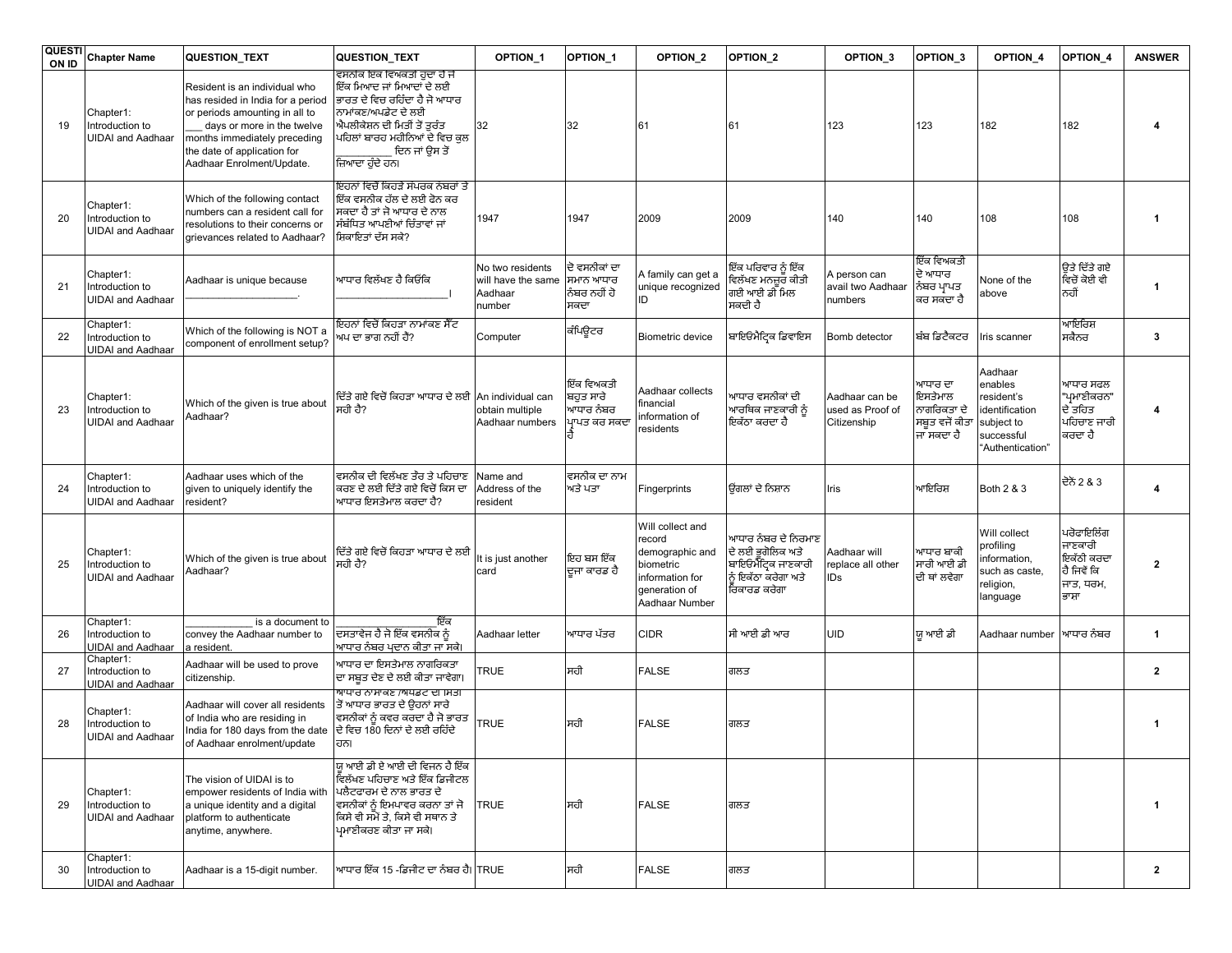| <b>QUESTI</b><br>ON ID | <b>Chapter Name</b>                                               | <b>QUESTION_TEXT</b>                                                                                  | QUESTION_TEXT                                                                                           | OPTION <sub>1</sub>                    | OPTION <sub>1</sub>                      | OPTION <sub>2</sub>                                | OPTION_2                                                     | OPTION <sub>3</sub>                                         | OPTION_3                                          | OPTION_4                                                                                                    | OPTION_4                                    | <b>ANSWER</b>  |
|------------------------|-------------------------------------------------------------------|-------------------------------------------------------------------------------------------------------|---------------------------------------------------------------------------------------------------------|----------------------------------------|------------------------------------------|----------------------------------------------------|--------------------------------------------------------------|-------------------------------------------------------------|---------------------------------------------------|-------------------------------------------------------------------------------------------------------------|---------------------------------------------|----------------|
| 31                     | Chapter 2: Child<br><b>Enrolment Lite</b><br><b>Client Manual</b> | What is the operating system<br>used in Child Enrolment Lite<br>Client?                               | ਚਾਇਲਡ ਏਨਰੋਲਮੇੰਟ ਲਾਇਟ<br>ਕਲਾਇੰਟ ਵਿੱਚ ਕਿਹੜਾ ਓਪਰੇਟਿੰਗ<br>ਸਿਸਟਮ ਵਰਤਿਆ ਜਾਂਦਾ ਹੈ?                             | Windows                                | ਵੇਂਡੇਜ                                   | iOS                                                | ਆਈਓਸ                                                         | Linux                                                       | ਲਾਈਨਕਸ                                            | Android                                                                                                     | ਏੰਡ੍ਹੋਇਡ                                    | $\overline{4}$ |
| 32                     | Chapter 2: Child<br><b>Enrolment Lite</b><br><b>Client Manual</b> | What are the documents to be<br>collected for enrolment in Child<br><b>Enrolment Lite Client?</b>     | ਰਾਇਲਡ ਏਨਰੋਲਮੇੰਟ ਲਾਇਟ<br>ਕਲਾਇੰਟ ਵਿੱਚ ਪੰਜੀਕਰਣ ਦੇ ਲਈ<br>ਕਹੜੇ ਦਸਤਾਵੇਜ਼ ਇਕਠੇ ਕੀਤੇ ਜਾਂਦੇ<br>ਹਨ?               | POI                                    | ਪੀਓਆਈ                                    | POA                                                | ਪੀਓਏ                                                         | <b>POR</b>                                                  | ਪੀਓਆਰ                                             | None of these                                                                                               | ਇਨਾਂ ਵਿੱਚੋਂ ਕੋਈ<br>ਨਹੀਂ                     | 3              |
| 33                     | Chapter 2: Child<br><b>Enrolment Lite</b><br><b>Client Manual</b> | Who can get enrolled in Child<br><b>Enrolment Lite Client?</b>                                        | ਚਾਇਲਡ ਏਨਰੋਲਮੇੰਟ ਲਾਇਟ<br>ਕਲਾਇੰਟ ਵਿੱਚ ਕੋਣ ਪੰਜੀਕਰਣ ਕਰਵਾ<br>ਸਕਦਾ ਹੈ?                                        | children less than<br>5 years of age   | 5 ਸਾਲ ਤੋਂ ਘੱਟ<br>ੳਮਰ ਦੇ ਬੱਚੇ             | children more than<br>5 years of age               | 5 ਸਾਲ ਤੋਂ ਵੱਧ ਉਮਰ ਦੇ<br>ਬੱਚੇ                                 | Any age                                                     |                                                   | ਕਿਸੇ ਵੀ ਉਮਰ ਦੇ None of these                                                                                | ਇਨਾਂ ਵਿੱਚੋਂ ਕੋਈ<br>ਨਹੀਂ                     | $\overline{1}$ |
| 34                     | Chapter 2: Child<br><b>Enrolment Lite</b><br><b>Client Manual</b> | Name the device used for<br>enrolment in Child Enrolment<br>Lite Client?                              | ਚਾਇਲਡ ਏਨਰੋਲਮੇੰਟ ਲਾਇਟ<br>ਕਲਾਇੰਟ ਵਿੱਚ ਪੰਜੀਕਰਣ ਦੇ ਲਈ<br>ਕਿਹੜਾ ਜੰਤਰ ਵਰਤਿਆ ਜਾਂਦਾ ਹੈ?                         | Tablet                                 | ਟੇਬਲੇਟ                                   | _aptop                                             | ਲੇਪਟਾਪ                                                       | Desktop                                                     | ਡੇਸਕਟਾਪ                                           | None of these                                                                                               | ਇਨਾਂ ਵਿੱਚੋਂ ਕੋਈ<br>ਨਹੀਂ                     | $\mathbf{1}$   |
| 35                     | Chapter 2: Child<br><b>Enrolment Lite</b><br><b>Client Manual</b> | How is the packet uploaded<br>from Child Enrolment Lite Client                                        | ਚਾਇਲਡ ਏਨਰੋਲਮੇੰਟ ਲਾਇਟ<br>ਕਲਾਇੰਟ ਤੋ ਕਿਸ ਤਰਾਂ ਪੈਕੇਟ ਅਪਲੋਡ<br>ਕਰ ਸਕਦੇ ਹਨ?                                   | Through SFTP                           | ਏਸਏਫ਼ਟੀਪੀ<br>ਦਆਰਾ                        | Upload option in<br>Child Enrolment<br>Lite Client | ਚਾਇਲਡ ਏਨਰੋਲਮੇੰਟ<br>ਲਾਇਟ ਕਲਾਇੰਟ ਵਿੱਚ<br>ਅਪਲੋਡ ਚੋਣ             | <b>Upload Portal</b>                                        |                                                   | ਅਪਲੋਡ ਪੋਰਟਲ None of these                                                                                   | ਇਨਾਂ ਵਿੱਚੋਂ ਕੋਈ<br>ਨਹੀਂ                     | $\overline{2}$ |
| 36                     | Chapter 2: Child<br><b>Enrolment Lite</b><br><b>Client Manual</b> | Which of the following is a<br>feature of Child Enrolment Lite<br>Client?                             | ਹੇਠਾਂ ਵਿਚੋਂ ਕਿਹੜੀ ਚਾਇਲਡ<br>ਏਨਰੋਲਮੇੰਟ ਲਾਇਟ ਕਲਾਇੰਟ ਦੀ<br>ਵਿਸ਼ੇਸ਼ਤਾ ਹੈ ?                                   | <b>Child Enrollment</b>                | ਬਚੇ ਦੀ<br>ਇਨਰੋਲਮੰੰਟ                      | Information<br>sharing consent                     | ਜਾਣਕਾਰੀ ਸਾਂਝਾ ਸਹਿਮਤੀ                                         | Demographic<br>update                                       | ਡੇਮੋਗ੍ਰਾਫਿਕ<br>ਅਪਡੇਟ                              | Biometric update                                                                                            | ਬਾਈੳਮੈਟਿਕ<br>ਅਪਡੇਟ                          | $\overline{1}$ |
| 37                     | Chapter 2: Child<br><b>Enrolment Lite</b><br><b>Client Manual</b> | During enrolment in Child<br>Enrolment Lite Client, tablet<br>needs to be connected to<br>internet    | ਚਾਇਲਡ ਏਨਰੋਲਮੇੰਟ ਲਾਇਟ<br>ਕਲਾਇੰਟ ਵਿੱਚ ਪੰਜੀਕਰਣ ਦੇ ਦੋਰਾਨ.<br>ਟੇਬਲੇਟ ਨੂੰ ਇੰਟਰਨੇਟ ਨਾਲ ਜੋੜਨ ਦੀ<br>ਲੋੜ ਹੁੰਦੀ ਹੈ | ⁄es                                    | ਹਾਂ                                      | No                                                 | ਨਹੀਂ                                                         | <b>Child Enrolment</b><br>Lite Client also<br>works offline | ਰਾਇਲਡ<br>ਏਨਰੋਲਮੇੰਟ<br>ਲਾਇਟ<br>ਕਲਾਇੰਟ<br>ਆਫਲਾਇਨ ਵੀ | None of these                                                                                               | ਇਨਾਂ ਵਿੱਚੋਂ ਕੋਈ<br>ਨਹੀਂ                     | -1             |
| 38                     | Chapter 2: Child<br><b>Enrolment Lite</b><br><b>Client Manual</b> | Can child get enrolled if<br>aadhaars of both parents are<br>unavailable?                             | ਜੇਕਰ ਦੋਵੇਂ ਮਾਪੇ ਦੇ ਆਧਾਰ ੳਪਲੱਬਧ<br>ਨਾ ਹੋਣ ਤਾਂ ਕੀ ਬੱਚੇ ਦਾ ਪੰਜੀਕਰਣ ਹੋ<br>ਸਕਦਾ ਹੈ ?                         | No                                     | ਨਹੀਂ                                     | Yes                                                | ਹਾਂ                                                          |                                                             |                                                   |                                                                                                             |                                             | $\overline{1}$ |
| 39                     | Chapter 2: Child<br><b>Enrolment Lite</b><br><b>Client Manual</b> | If the name of child is not<br>available what can be used in<br>name option?                          | ਜੇਕਰ ਬੱਚੇ ਦਾ ਨਾਂ ੳਪਲੱਬਧ ਨਾ ਹੋਵੇ<br>ਤਾਂ ਨਾਂ ਖੇਤਰ ਵਿੱਚ ਕੀ ਵਰਤਿਆ ਜਾ<br>ਸਕਦਾ ਹੈ ?                           | Can be left blank                      | <sub>ਸਾਲੀ ਛਡਿਆ ਜਾ</sub><br>ਜਕਦਾ ਹੈ       | Baby one/two/<br>of <mother name=""></mother>      | ਬੇਬੀ ਇਕ/ਦੋ/<ਮਾਂ ਦਾ                                           | only mother's<br>name                                       | ਸਿਰਫ਼ ਮਾਂ ਦਾ ਨਾਂ                                  | only father's<br>name                                                                                       | ਸਿਰਫ਼ ਪਿਤਾ ਦਾ<br>ਨਾਂ                        | $\overline{2}$ |
| 40                     | Chapter 2: Child<br><b>Enrolment Lite</b><br><b>Client Manual</b> | Whose photograph is captured<br>in Child Enrolment Lite Client?                                       | ਚਾਇਲਡ ਏਨਰੋਲਮੇੰਟ ਲਾਇਟ<br>ਕਲਾਇੰਟ ਵਿੱਚ ਕਿਸ ਦੀ ਫੋਟੋ ਲਈ<br>ਜਾਂਦੀ ਹੈ ?                                        | Mother's                               | ਮਾਂ ਦੀ                                   | Father's                                           | ਪਿਤਾ ਦੀ                                                      | Operator's                                                  | ਆਪਰੇਟਰ ਦੀ                                         | Child                                                                                                       | ਬਚੇ ਦੀ                                      | $\overline{4}$ |
| 41                     | Chapter 2: Child<br><b>Enrolment Lite</b><br><b>Client Manual</b> | For acknowledgement of EID<br>what communication method is<br>used in Child Enrolment Lite<br>Client? | EID ਦੀ ਰਸੀਦ ਦੇ ਲਈ, ਚਾਇਲਡ<br>ਏਨਰੋਲਮੇੰਟ ਲਾਇਟ ਕਲਾਇੰਟ ਵਿੱਚ ਕੀ  Mobile number<br>ਸੰਚਾਰ ਢੰਗ ਵਰਤਿਆ ਜਾਂਦਾ ਹੈ?   |                                        | ਮੋਬਾਇਲ ਨੰਬਰ                              | Email                                              | ਈ-ਮੇਲ                                                        | <b>Ack Print</b>                                            | ਰਸੀਦ ਪਿੰਟ                                         | Both mobile &<br>email                                                                                      | ਦੋਵੇਂ ਮੋਬਾਇਲ<br>ਅਤੇ ਈ-ਮੇਲ                   | $\overline{1}$ |
| 42                     | Chapter 2: Child<br><b>Enrolment Lite</b><br><b>Client Manual</b> | Single finger print scanner<br>device can be used with Child<br>Enrolment Lite Client.                | ਸਿੰਗਲ ਫਿੰਗਰ ਪਿੰਟ ਸਕੈਨਰ ਜੰਤਰ<br>ਚਾਇਲਡ ਏਨਰੋਲਮੇੰਟ ਲਾਇਟ<br>ਕਲਾਇੰਟ ਨਾਲ ਵਰਤਿਆ ਜਾ ਸਕਦਾ ਹੈ                      | Yes                                    | ਹਾਂ                                      | No                                                 | ਨਹੀਂ                                                         |                                                             |                                                   |                                                                                                             |                                             | $\overline{1}$ |
| 43                     | Chapter 2: Child<br><b>Enrolment Lite</b><br><b>Client Manual</b> | How acknowlegement EID is<br>communicated in Child<br>Enrolment Lite Client?                          | ਰਾਇਲਡ ਏਨਰੋਲਮੇੰਟ ਲਾਇਟ<br>ਕਲਾਇੰਟ ਵਿੱਚ EID ਦੀ ਰਸੀਦ ਕਿਸ<br>ਤਰਾਂ ਦਿਤੀ ਜਾਂਦੀ ਹੈ ?                             | Resident will get a<br>call from UIDAI | ਨਿਵਾਸੀ ਨੂੰ<br>ਯੁਆਈਡੀਏਆਈ<br>ਤੋਂ ਕਾਲ ਆਵੇਗੀ | Resident will get a<br>confirmation by<br>post     | ਨਿਵਾਸੀ WhatsApp 'ਤੇ<br>ਇੱਕ ਪਸ਼ਟੀ ਪ੍ਰਾਪਤ ਕਰੇਗਾ acknowledgment | Resident wil get<br>an<br>slip                              | ਨਿਵਾਸੀ ਨੂੰ ਇਕ<br>ਰਸੀਦ ਪ੍ਰਾੱਪਤ<br>ਹੋਵੇਗੀ           | Resident will get<br>acknowledgment ਮੋਬਾਈਲ ਨੰਬਰ<br>message on the ਤੇ ਇਕ ਰਸੀਦ<br>registered<br>mobile number | ਨਿਵਾਸੀ<br>ਰਜਿਸਟਰਡ<br>ਸੁਨੇਹਾ ਪ੍ਰਾਪਤ<br>ਕਰੇਗਾ | $\overline{4}$ |
| 44                     | Chapter 2: Child<br><b>Enrolment Lite</b><br>Client Manual        | Biometric authentication is<br>necessary for operator login?                                          | ਬਾਇਓਮੈਟ੍ਰਿਕ ਪ੍ਰਮਾਣਿਕਤਾ ਆਪਰੇਟਰ<br>ਲਾਗਇਨ ਲਈ ਜ਼ਰੂਰੀ ਹੈ?                                                    | <b>TRUE</b>                            | ਸੱਚ                                      | <b>FALSE</b>                                       | ਝੂਠ                                                          |                                                             |                                                   |                                                                                                             |                                             | $\mathbf{1}$   |
| 45                     | Chapter 2: Child<br><b>Enrolment Lite</b><br><b>Client Manual</b> | Which of these are mandatory<br>fields in Demographic<br>Information?                                 | ਡੇਮੋਗਾਫਿਕ ਜਾਣਕਾਰੀ ਵਿੱਚ ਕਿਹੜਾ<br>ਲਾਜਮੀ ਖੇਤਰ ਹੈ ?                                                         | Name                                   | ਨਾਂ                                      | Age                                                | ਉਮਰ                                                          | Gender                                                      | ਲਿੰਗ                                              | All of the Above                                                                                            | ੳਪਰਲੇ ਸਾਰੇ                                  | $\overline{4}$ |
| 46                     | Chapter 2: Child<br><b>Enrolment Lite</b><br><b>Client Manual</b> | Is the address being captured in<br>enrolment through Child<br><b>Enrolment Lite Client?</b>          | ਕੀ ਚਾਇਲਡ ਏਨਰੋਲਮੇੰਟ ਲਾਇਟ<br>ਕਲਾਇੰਟ ਵਿੱਚ ਨਿਵਾਸੀ ਦਾ ਪਤਾ ਲਿਆ RO<br>ਜਾਂਦਾ ਹੈ?                                |                                        | ਨਹੀਂ                                     | <b>YES</b>                                         | ਹਾਂ                                                          |                                                             |                                                   |                                                                                                             |                                             | $\mathbf{1}$   |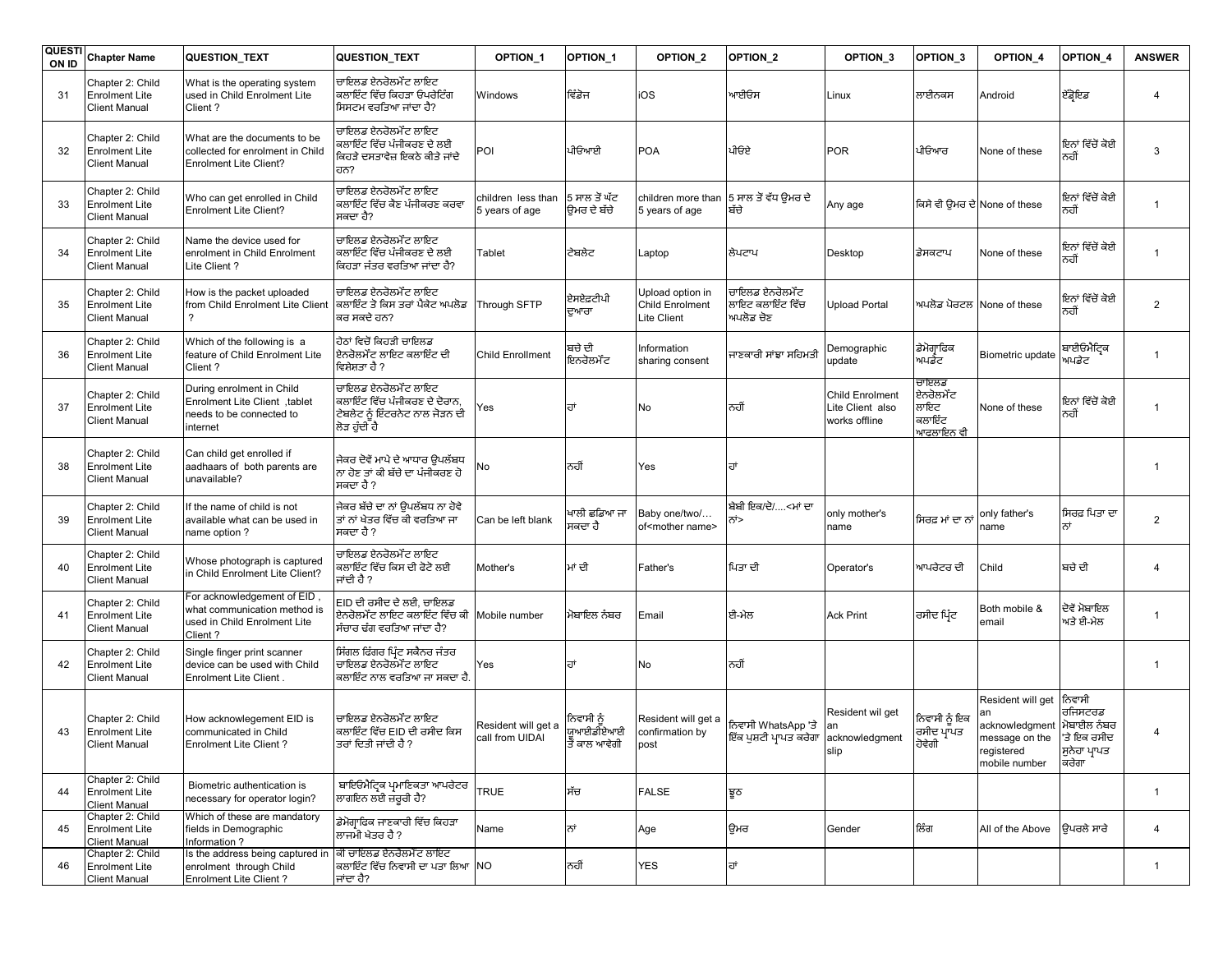|    | QUESTI Chapter Name                                               | QUESTION_TEXT                                                                                                                                                               | QUESTION_TEXT                                                                                                                                         | OPTION <sub>1</sub>           | OPTION_1                    | OPTION <sub>2</sub>             | OPTION_2                         | OPTION 3                       | OPTION_3                      | OPTION_4                | OPTION_4                    | <b>ANSWER</b>  |
|----|-------------------------------------------------------------------|-----------------------------------------------------------------------------------------------------------------------------------------------------------------------------|-------------------------------------------------------------------------------------------------------------------------------------------------------|-------------------------------|-----------------------------|---------------------------------|----------------------------------|--------------------------------|-------------------------------|-------------------------|-----------------------------|----------------|
| 47 | Chapter 2: Child<br><b>Enrolment Lite</b><br><b>Client Manual</b> | For enrolment of child,<br>availability of whose aadhaar<br>number is mandatory?                                                                                            | ਬੱਚੇ ਦੀ ਪੰਜੀਕਰਣ ਦੇ ਲਈ, ਕਿਸਦੇ<br>ਆਧਾਰ ਦਾ ਹੋਣਾ ਲਾਜਮੀ ਹੈ ?                                                                                               | Mother's                      | ਮਾਂ ਦਾ                      | Father's                        | ਪਿਤਾ ਦਾ                          | Gaurdian                       | ਸਰਪ੍ਰਸਤ                       | Either of option<br>1&2 | ਵਿਕਲਪ 1 & 2<br>ਵਿਚੋਂ ਕੋਈ ਇਕ | $\overline{4}$ |
| 48 | Chapter 2: Child<br><b>Enrolment Lite</b><br><b>Client Manual</b> | Is any local language<br>configurable in Child Enrolment<br>Lite Client?                                                                                                    | ਕੀ ਕੋਈ ਵੀ ਸਥਾਨਕ ਭਾਸ਼ਾ ਚਾਇਲਡ<br>ਏਨਰੋਲਮੇੰਟ ਲਾਇਟ ਕਲਾਇੰਟ ਵਿੱਚ<br>ਸੰਰਚਨਾ ਯੋਗ ਹੈ?                                                                           | NО                            | ਨਹੀਂ                        | <b>YES</b>                      |                                  |                                |                               |                         |                             | $\overline{1}$ |
| 49 | Chapter 2: Child<br><b>Enrolment Lite</b><br><b>Client Manual</b> | Can child get enrolled in Child<br>Enrolment Lite Client if only<br>aadhaars of both the parents<br>are available, but both the<br>parents are not physically<br>avilable ? | ਸਿਰਫ ਮਾਪੇ ਦੇ ਆਧਾਰ ਉਪਲੱਬਧ ਹਨ,<br>ਪਰ ਦੋਨੋ ਮਾਪੇ ਸਰੀਰਕ ਤੌਰ ਉਪਲਬੱਧ<br>ਨਹੀ ਹਨ, ਕੀ ਬੱਚੇ ਨੂੰ ਚਾਇਲਡ<br>ਏਨਰੋਲਮੇੰਟ ਲਾਇਟ ਕਲਾਇੰਟ ਦਆਰਾ<br>ਪੰਜੀਕਿਤ ਕੀਤਾ ਜਾ ਸਕਦਾ ਹੈ ? | Yes                           | ਹਾਂ                         | <b>NO</b>                       | ਨਹੀਂ                             |                                |                               |                         |                             | $\overline{2}$ |
| 50 | Chapter 2: Child<br><b>Enrolment Lite</b><br><b>Client Manual</b> | Which Biometric authetication is<br>used in Child Enrolment Lite<br>Client?                                                                                                 | ਚਾਇਲਡ ਏਨਰੋਲਮੇੰਟ ਲਾਇਟ<br>ਕਲਾਇੰਟ ਵਿੱਚ ਕਿਹੜਾ ਬਾਇੳਮੈਟਿਕ<br>ਪਮਾਣਕ ਵਰਤਿਆ ਗਿਆ ਹੈ?                                                                            | ris                           | ਆਈਰਿਸ                       | Fingerprint                     | ਫਿੰਗਰਪ੍ਰਿੰਟ                      | OTP                            | ਓਟੀਪੀ                         | None of these           | ਇਨਾਂ ਵਿੱਚੋਂ ਕੋਈ<br>ਨਹੀਂ     | $\overline{2}$ |
| 51 | Chapter 2: Child<br><b>Enrolment Lite</b><br><b>Client Manual</b> | Does Child Enrolment Lite<br>Client support Iris scan devices<br>for Authentication?                                                                                        | ਕੀ ਚਾਇਲਡ ਏਨਰੋਲਮੇੰਟ ਲਾਇਟ<br>ਕਲਾਇੰਟ, ਪ੍ਰਮਾਣਿਕਤਾ ਲਈ ਆਇਰਿਸ NO<br>ਸਕੈਨ ਜੰਤਰ ਨੂੰ ਸਹਿਯੋਗ ਕਰਦਾ ਹੈ?                                                            |                               | ਨਹੀਂ                        | <b>YES</b>                      | ਹਾਂ                              |                                |                               |                         |                             | $\overline{1}$ |
| 52 | Chapter 2: Child<br><b>Enrolment Lite</b><br><b>Client Manual</b> | Who carries out the Client<br>Registration process in Child<br>Enrolment Lite Client?                                                                                       | ਚਾਇਲਡ ਏਨਰੋਲਮੇੰਟ ਲਾਇਟ<br>ਕਲਾਇੰਟ ਵਿੱਚ ਕੋਣ ਕਲਾਇੰਟ<br>ਰਜਿਸਟਰ ਕਰਦਾ ਹੈ ?                                                                                    | Registrar admin               | ਰਜਿਸਟਰਾਰ<br>ਐਡਮਿਨ           | EA admin/<br>Nominated Official | ਈਏ ਐਡਮਿਨ / ਨਾਮਜ਼ਦ<br>ਕੀਤਾ ਸਰਕਾਰੀ | child                          | ਬੱਚਾ                          | None of these           | ਇਨਾਂ ਵਿੱਚੋਂ ਕੋਈ<br>ਨਹੀਂ     | $\overline{2}$ |
| 53 | Chapter 2: Child<br><b>Enrolment Lite</b><br><b>Client Manual</b> | Operator can enroll on Child<br>Enrolment Lite Client after                                                                                                                 | ਕਿਸ ਤੋਂ ਬਾਅਦ, ਆਪਰੇਟਰ ਚਾਇਲਡ<br>ਏਨਰੋਲਮੇੰਟ ਲਾਇਟ ਕਲਾਇੰਟ ੳੱਤੇ<br>ਪੰਜੀਕਰਣ ਕਰ ਸਕਦਾ ਹੈ?                                                                       | <b>Adding Operator</b>        | Adding<br>Operator          | Operator<br>Verification        | <b>Operator Verification</b>     |                                |                               |                         |                             | $\overline{1}$ |
| 54 | Chapter 2: Child<br><b>Enrolment Lite</b><br><b>Client Manual</b> | Is the name of child mandatory<br>for enrolment in Child<br><b>Enrolment Lite Client?</b>                                                                                   | ਕੀ ਚਾਇਲਡ ਏਨਰੋਲਮੰੰਟ ਲਾਇਟ<br>ਕਲਾਇੰਟ ਵਿੱਚ, ਪੰਜੀਕਰਣ ਲਈ ਬੱਚੇ<br>ਦਾ ਨਾਂ ਹੋਣਾ ਲਾਜਮੀ ਹੈ?                                                                      | Yes                           |                             | No                              | ਨਹੀਂ                             |                                |                               |                         |                             | $\overline{2}$ |
| 55 | Chapter 2: Child<br><b>Enrolment Lite</b><br><b>Client Manual</b> | How enrolment location is<br>captured in Child Enrolment Lite<br>Client?                                                                                                    | ਪੰਜੀਕਰਣ ਸਥਿਤੀ,ਚਾਇਲਡ<br>ਇਨਰੋਲਮੇੰਟ ਲਾਇਟ ਕਲਾਇੰਟ ਵਿੱਚ<br>ਕਿਸ ਤਰਾਂ ਲਈ ਜਾਂਦੀ ਹੈ ?                                                                           | Manual data entry             | ਮੇਨੁਅਲ ਡਾਟਾ<br>ਏਂਦਰਾਜ       | With GPS dongle                 | ਜੀਪੀਐਸ ਡੌਂਗਲ ਨਾਲ                 | nput during<br>registration    | ਰਜਿਸਟਰੇਸ਼ਨ<br>ਦੌਰਾਨ ਇੰਪੁੱਟ    | None of these           | ਇਨਾਂ ਵਿੱਚੋਂ ਕੋਈ<br>ਨਹੀਂ     | $\overline{2}$ |
| 56 | Chapter 2: Child<br><b>Enrolment Lite</b><br><b>Client Manual</b> | Can child be enrolled in Child<br>Enrolment Lite Client if only EID<br>of either parent is available?                                                                       | ਜੇਕਰ ਬੱਚੇ ਦੇ ਮਾਤਾ-ਪਿਤਾ ਦੀ ਸਿਰਫ਼<br>EID ਉਪਲਬੱਧ ਹਨ ਤਾਂ ਕੀ ਬੱਚੇ ਨੂੰ<br>ਪਿੰਜੀਕਿਤ ਕੀਤਾ ਜਾ ਸਕਦਾ ਹੈ ?                                                        | <b>NO</b>                     | ਨਹੀਂ                        | yes                             | ਜਾਂ                              |                                |                               |                         |                             | $\overline{1}$ |
| 57 | Chapter 2: Child<br><b>Enrolment Lite</b><br><b>Client Manual</b> | After entering the Aadhaar in<br>parent Aadhaar tab what does<br>red colour reflect?                                                                                        | ਮਾਤਾ-ਪਿਤਾ ਆਧਾਰ ਟੈਬ ਵਿੱਚ ਆਧਾਰ<br>ਨੰਬਰ ਦੇਣ ੳਪਰੰਤ ਲਾਲ ਰੰਗ ਕੀ<br>ਪਗਟ ਕਰਦਾ ਹੈ?                                                                             | Valid aadhaar                 | ਵੈਲਿਡ ਆਧਾਰ                  | Invalid aadhaar                 | ਇਨਵੈਲਿਡ ਆਧਾਰ                     | Parent absent                  | ਮਾਪੇ ਗੈਰਹਾਜਰ                  | Parent present          | ਮਾਪੇ ਹਾਜਰ                   | $\overline{2}$ |
| 58 | Chapter 2: Child<br><b>Enrolment Lite</b><br><b>Client Manual</b> | Photograph captured in Child<br><b>Enrolment Lite Client</b><br>contains                                                                                                    | ਚਾਇਲਡ ਏਨਰੋਲਮੇੰਟ ਲਾਇਟ<br>ਕਲਾਇੰਟ ਵਿੱਚ<br>਼ਫ਼ੋਟੋਗ੍ਰਾਫ<br>ਲਈ ਜਾਂਦੀ ਹੈ                                                                                     | Photo of child with<br>nother | ਮਾਂ ਨਾਲ ਬਚੇ ਦੀ<br>ਫੋਟੇ      | Photo of child with<br>Father   | ਪਿਤਾ ਨਾਲ ਬੱਚੇ ਦੀ ਫੋਟੋ            | Only Child's photo             | ਸਿਰਫ਼ ਬੱਚੇ ਦੀ                 | Family photo            | ਪਰਿਵਾਰ ਦੀ ਫੋਟੋ              | 3              |
| 59 | Chapter 2: Child<br><b>Enrolment Lite</b><br><b>Client Manual</b> | Child Enrolment Lite Client can<br>be Synched through____.                                                                                                                  | ਚਾਇਲਡ ਏਨਰੋਲਮੰੰਟ ਲਾਇਟ<br>ਕਲਾਇੰਟ ਨੂੰ<br>ਦੁਆਰਾ ਸਿੰਕ<br>ਕੀਤਾ ਜਾ ਸਕਦਾ ਹੈ                                                                                   | Setting icon in<br>nome page  | ਹੋਮ ਪੇਜ ਵਿੱਚ<br>ਸੇਟਿੰਗ ਆਇਕਨ | Upload icon in<br>home page     | ਰੋਮ ਪੇਜ ਵਿੱਚ ਅਪਲੋਡ<br>ਆਇਕਨ       | Enrolment icon in<br>home page | ਹੋਮ ਪੇਜ ਵਿੱਚ<br>ਇਨਰੋਲਮੰੰਟ ਟੈਬ | None of these           | ਇਨਾਂ ਵਿੱਚੋਂ ਕੋਈ<br>ਨਹੀਂ     | $\overline{1}$ |
| 60 | Chapter 2: Child<br><b>Enrolment Lite</b><br><b>Client Manual</b> | Can Child Enrolment Lite Client<br>support addition of more than<br>one operator?                                                                                           | ਕੀ ਚਾਇਲਡ ਏਨਰੋਲਮੇੰਟ ਲਾਇਟ<br>ਕਲਾਇੰਟ, ਇਕ ਤੋਂ ਵੱਧ ਆਪਰੇਟਰ ਦੇ<br>ਜੋੜ ਨੂੰ ਸਹਿਯੋਗ ਕਰ ਸਕਦਾ ਹੈ?                                                                 | Yes                           | ਜਾਂ                         | <b>NO</b>                       | ਨਹੀਂ                             |                                |                               |                         |                             | $\overline{1}$ |
| 61 | Chapter 2: Child<br><b>Enrolment Lite</b><br><b>Client Manual</b> | What is required for the de-<br>registration of Child Enrolment<br>Lite Client?                                                                                             | ਚਾਇਲਡ ਏਨਰੋਲਮੇੰਟ ਲਾਇਟ<br>ਕਲਾਇੰਟ ਦੇ ਡੀ-ਰਜਿਸਟਰੇਸ਼ਨ ਲਈ<br>ਕਿਸ ਦੀ ਲੋੜ ਹੈ ?                                                                                 | EA code                       | ਈਏ ਕੋਡ                      | Registrar code                  | ਰਜਿਸਟਰਾਰ ਕੋਡ                     | EA login<br>credentials        | ਈਏ ਲਾਗਇਨ<br>ਜਾਣਕਾਰੀ           | None of these           | ਇਨਾਂ ਵਿੱਚੋਂ ਕੋਈ<br>ਨਹੀਂ     | 3              |
| 62 | Chapter 2: Child<br><b>Enrolment Lite</b><br><b>Client Manual</b> | Is it possible to complete child<br>enrolment in Child Enrolment<br>Lite Client without photograph?                                                                         | ਕੀ ਫ਼ੋਟੋਗ੍ਰਾਫ ਤੋਂ ਬਿਨਾਂ ਬੱਚੇ ਦਾ<br>ਪੰਜੀਕਰਣ ਪੁਰਾ ਹੋਣਾ ਸੰਭਵ ਹੈ ?                                                                                        | NO                            | ਨਹੀਂ                        | Yes                             | ਹਾਂ                              |                                |                               |                         |                             | $\overline{1}$ |
| 63 | Chapter 2: Child<br><b>Enrolment Lite</b><br><b>Client Manual</b> | Is there a option of Capturing<br>demographic details in local<br>language in Child Enrolment<br>Lite Client?                                                               | ਕੀ ਚਾਇਲਡ ਏਨਰੋਲਮੇੰਟ ਲਾਇਟ<br>ਕਲਾਇੰਟ ਵਿੱਚ ਸਥਾਨਕ ਭਾਸ਼ਾ ਵਿੱਚ<br>ਡੇਮੋਗ੍ਰਾਫਿਕ ਜਾਣਕਾਰੀ ਲੈਣ ਦਾ ਕੋਈ<br>ਤਰੀਕਾ ਹੈ ?                                               | NΟ                            | ਨਹੀਂ                        | Yes                             | ਰਾਂ                              |                                |                               |                         |                             | $\mathbf{1}$   |